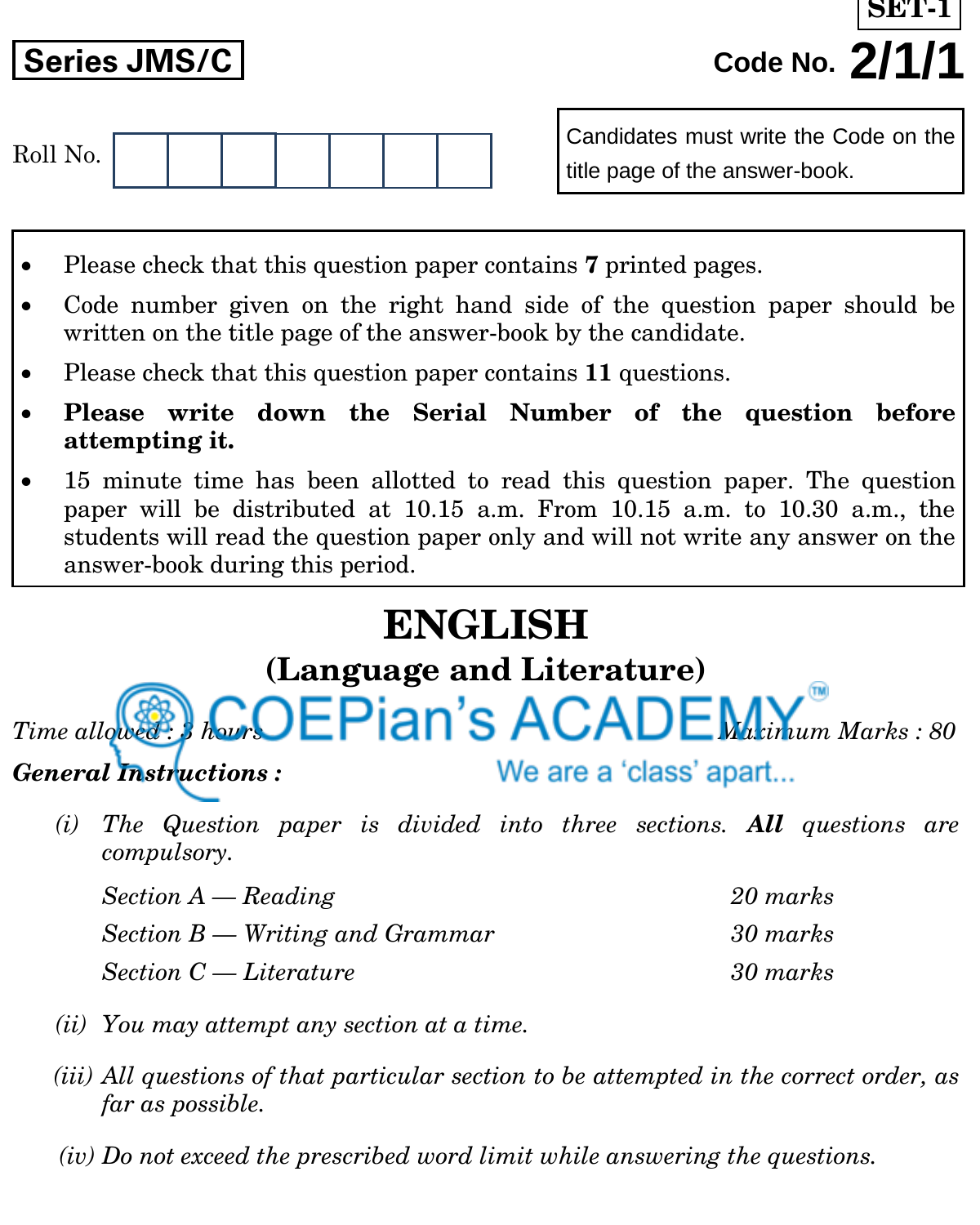# **SECTION A – (Reading)** *20 marks*

- **1.** Read the passage given below and answer the questions that follow : *8*
	- 1 Today, most of the 3,00,000 people on the Andamans are mainlanders or their descendants and live in South Andaman. They have come from all across India, especially Tamil Nadu and West Bengal. Port Blair, the capital of the Andaman and Nicobar Islands in South Andaman has a truly cosmopolitan texture with people of all religions, castes and cultures living in peaceful coexistence. And for this reason, the Andaman and Nicobar Islands are also called Mini India.
	- 2 The Island has a lot to offer to an avid tourist. Out of the total area nearly 50% comprises Tribal Reserves, National Park and Wildlife Sanctuaries. Mahatma Gandhi Marine National Park exhibits a variety of corals, coloured fish, sea turtles and other sea animals. Sight-seeing tours, scuba diving, snorkelling, trekking, island camping and relaxing are some of the other activities one can indulge in.
	- 3 Situated in the Bay of Bengal, about 800 km off the East coast of India, they stretch across more than 700 km from North to South with 36 inhabited islands. The archipelago is believed to have been part of a mountain range that extended from Burma to Indonesia. It still retains its original geography of hilly terrain with dense tropical forests. ۸n r
	- <sup>forests</sup> The uslands support nearly thousand species of plants and more than 250 species of birds. They had been covered in mystery for centuries before they were first colonised by the British in 1789. Being cut off from the rest of the world, the social and cultural development of its inhabitants was also in complete isolation and the entire population consisted of aborigines.
	- 1.1 On the basis of your reading of the passage, attempt *any eight* of the following questions : *18=8*
		- (a) Which is the capital city of the Andaman and Nicobar Islands ?
		- (b) Most of the mainlanders settled on the islands belong to \_\_\_\_\_\_\_\_\_\_\_ .
		- (c) What do you understand by cosmopolitan texture ?
		- (d) What is Mahatma Gandhi Marine National Park famous for ?
		- (e) Which activities attract the tourists to the islands ?
		- (f) What is the location of Andaman Islands ?
		- (g) Why were the islands in complete isolation ?
		- (h) When did the British government settle as colonists ?
		- (i) How many species of birds are sustained in the islands ?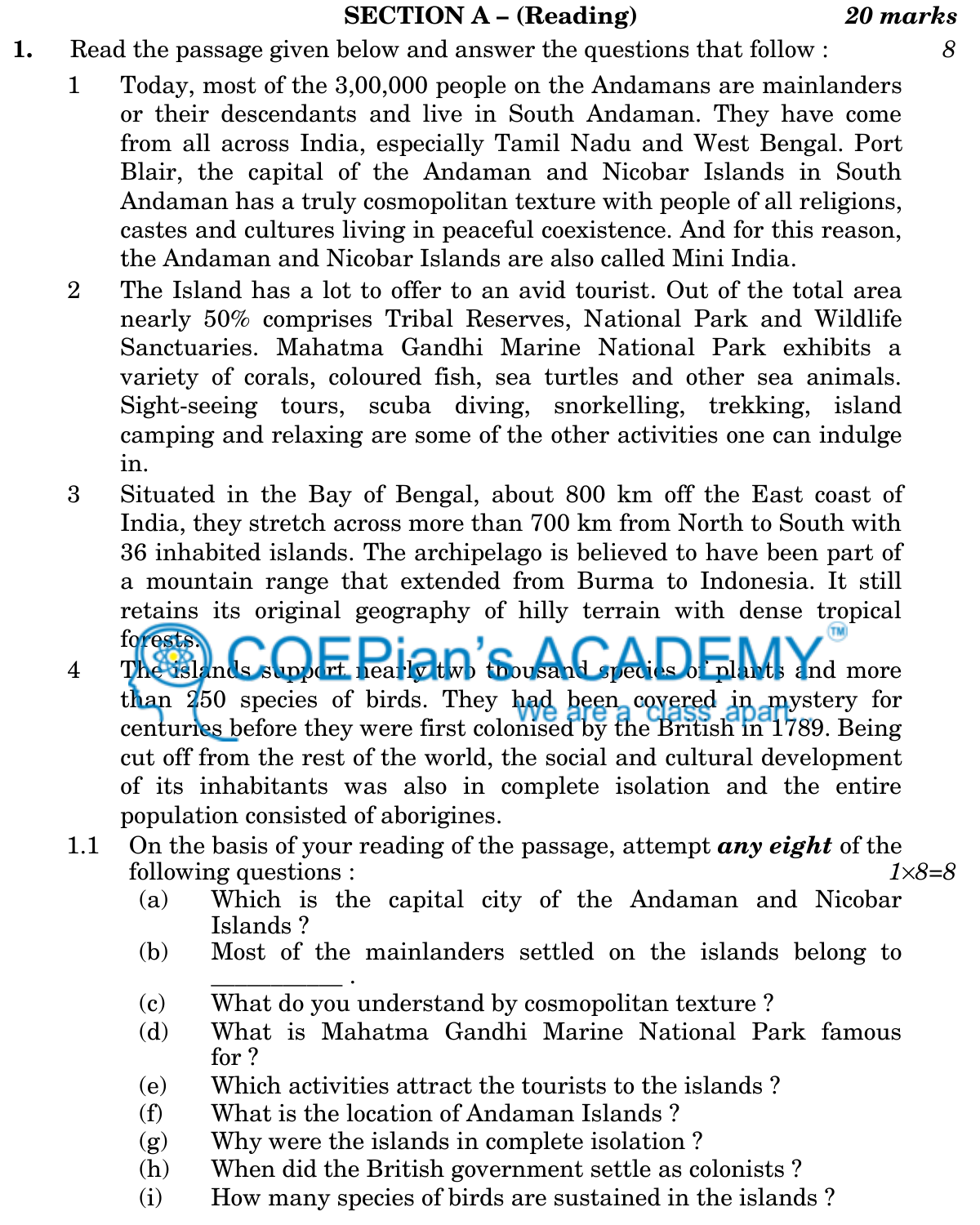- **2.** Read the passage given below and answer the questions that follow : *12*
	- 1 There are various beliefs prevalent in the society as to what should be eaten and what should not be eaten to keep healthy. If one has high blood pressure, one is told to cut down on or stop consuming sodium. A new study from Boston University reveals that low sodium does not actually cause low blood pressure. A little salt is part of a healthy food plan. The study has shown that the people with the lowest intake of sodium along with the ones who have the highest intake of sodium have a greater risk of heart disease than the people in the middle.
	- 2 There is a theory that drinking milk post infancy is unnatural. It is true that humans are the only species to drink milk as adults. Research shows that we have genetically evolved to adapt to it. Milk products actually play an important role in keeping us healthy. Dairy products are rich in whey, protein, linoleic acid and calcium.
	- 3 Fat in general is not a bad thing. The scientific community is still debating the benefits of saturated fats. The other types of fats taken in moderation are good for us. Plant-based fats such as monosaturated fats found in foods like almonds, avocado and omega-3 fatty acids found in fish offer many healthy benefits. These fats may reduce inflammation and improve the quality of blood.
	- 4 It may seem that diet products such as light salad dressing are healthier choices to eat but often they are really not. Healthy food like this used to be popular, but many of these products remove the fat and replace it with added sugar. Large amounts of added sugar in the diet may be even more damaging to health than excessive dietary fat. A major study from CDC showed that people who consumed a lot of sugar were more than twice likely to die from heart disease. If you opt for a higher food, check the ingredients and food label to make sure that the fats have not been replaced with added sugar. We must study the reports of various researches before adopting any new mode of eating or food habit otherwise the result of the food plan may be opposite of what is expected.
	- 2.1 On the basis of your understanding of the above passage, answer *any four* of the following questions in  $30 - 40$  words each :  $2 \times 4 = 8$ 
		- (a) What does the study of Boston University reveal about consumption of sodium ?
		- (b) Why should we consume dairy products ?
		- (c) Which kind of fats are beneficial to health ?
		- (d) How does excessive sugar harm our health ?
		- (e) What should we do before opting for higher food ?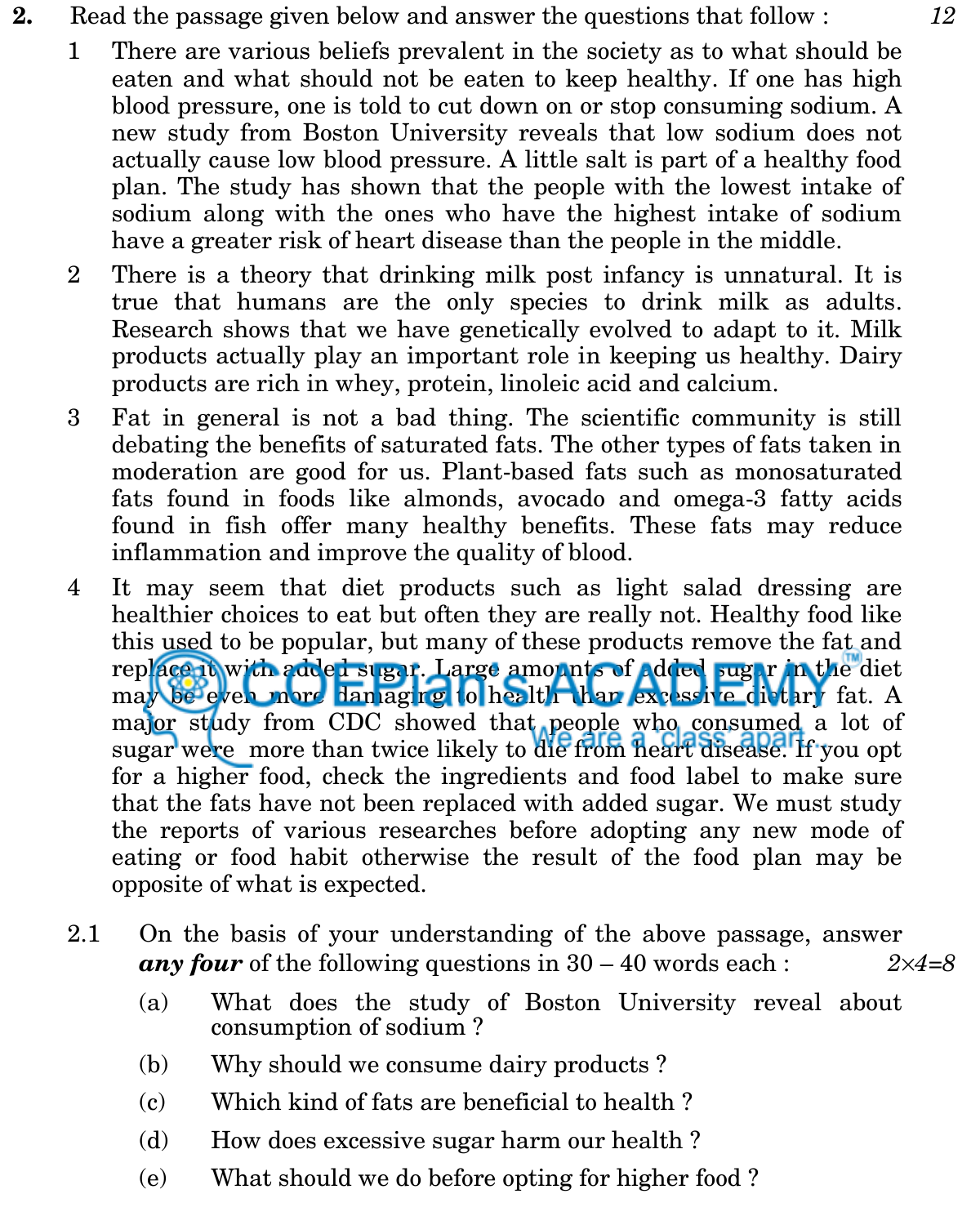2.2 Choose meanings of the words given below with the help of the options that follow : (Attempt *any four*) *14=4* 

| (a) | Prevalent |            |      |            |  |  |
|-----|-----------|------------|------|------------|--|--|
|     | (i)       | Famous     | (ii) | Widespread |  |  |
|     | (iii)     | Popular    | (iv) | Acceptable |  |  |
| (b) | Consume   |            |      |            |  |  |
|     | (i)       | Sleep      | (ii) | Intake     |  |  |
|     | (iii)     | Eat        | (iv) | Taste      |  |  |
| (c) | Excessive |            |      |            |  |  |
|     | (i)       | Immoderate | (ii) | Moderate   |  |  |
|     | (iii)     | Proper     | (iv) | Less       |  |  |
| (d) | Damage    |            |      |            |  |  |
|     | (i)       | Repair     | (ii) | Collide    |  |  |
|     | (iii)     | Improve    | (iv) | Destroy    |  |  |
| (e) | Depressed |            |      |            |  |  |
|     | (i)       | Sad        | (ii) | Happy      |  |  |
|     | (iii)     | Angry      | (iv) | Excited    |  |  |

### **SECTION B – (Writing and Grammar)** *30 marks*

**3.** You are Vaibhav/Vaibhavi, Incharge, Readers Club of Alpha Public School, Ajmer. The club has been established recently which requires a number of books. Write a letter  $\ln 100$   $\text{I}$   $\Omega$ b words to the Manager (Marketing), National Book Trust, A-5, Green Park, New Pelhi placing an order for some books for the Readers Club. Use the following clues : *8*

Titles of the books (imagine the names)

Number of copies required

Discount

Early delivery

# **OR**

Saurabh/Surabhi is quite concerned about how people pamper their pets by giving them undesirable excessive food items and by providing a very protective environment. She decides to write an article on the topic, 'Keeping pets healthy and disciplined' in 100 – 120 words. You may use the following points :

Adequate food — No over-eating — Regular medical checkup — No sweets — Lots of water — Lots of exercise — Hygienic habits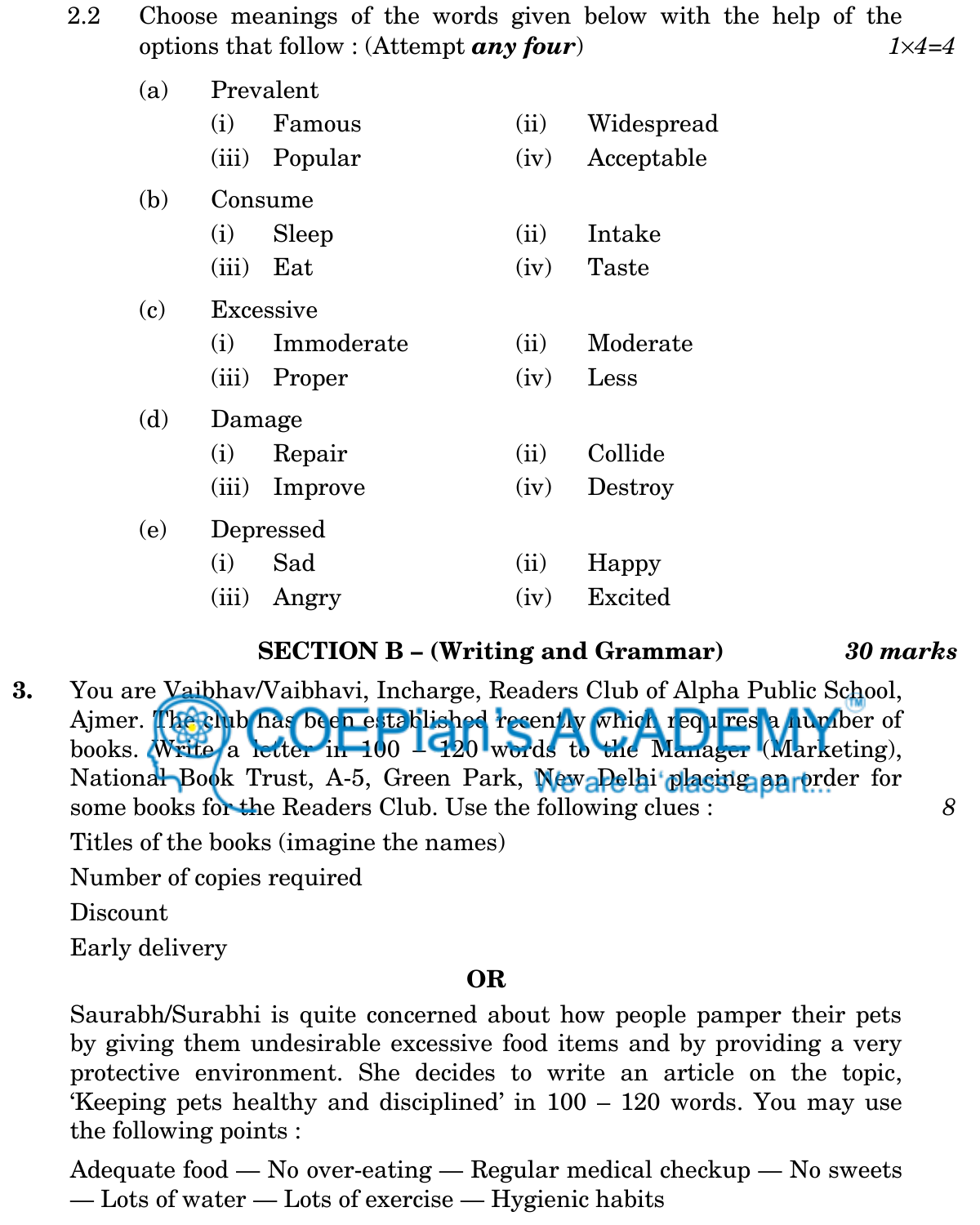**4.** Complete the story in 200 – 250 words, which begins as the following : *10* It had rained heavily and the road was water-logged. The school was over and the students were coming out of the school gate when .... .... ....

### **OR**

Write a story in  $200 - 250$  words based on the following outline :

A small boy ........ sitting in a park ........ found a purse ........ money, bank cards, etc. ........ tempted to keep money ........ could not decide ........ felt guilty ........ found the owner ........ handed over ........ praised and got a reward.

**5.** Complete the paragraph given below by filling in the blanks with the help of options that follow : (Attempt *any four*). *14=4*

Sabarimala is situated (a) Western Ghats and is named after Sabari, the tribal woman (b) in the Ramayana, (c) attained salvation after (d) meeting (e) Ram. (a) (i) on (ii) at (iii) in (iv) over (i) mention  $(ii)$  mentioned (iii) mentioning (iv) mentions  $\mathbf{c}$  who  $\mathbf{c}$  in  $\mathbf{c}$  loses  $\mathbf{c}$  (iii)  $\mathbf{c}$  whom  $\mathbf{c}$   $\mathbf{W}$  Yiv) which  $\frac{d\mathbf{r}}{d\mathbf{r}}$  (i) his (ii) her We are a theirs' apart (iv) your (e)  $(i)$  to  $(ii)$  with  $(iii)$  about  $(iv)$  for

**6**. The following paragraph has not been edited. There is one error in each line. Write the error and its correction as shown in the example. Attempt *any four*. *1*×*4=4*

|                                      |      | Error | Correction |
|--------------------------------------|------|-------|------------|
| Raju was a foolish boy. She          | e.g. | She   | He         |
| liked to been given plenty of        | (a)  |       |            |
| attention. He is always seeking it.  | (b)  |       |            |
| He was the woodcutter and would go   | (c)  |       |            |
| into the jungle too cut trees.       | (d)  |       |            |
| One day his axe fall into the river. | (e)  |       |            |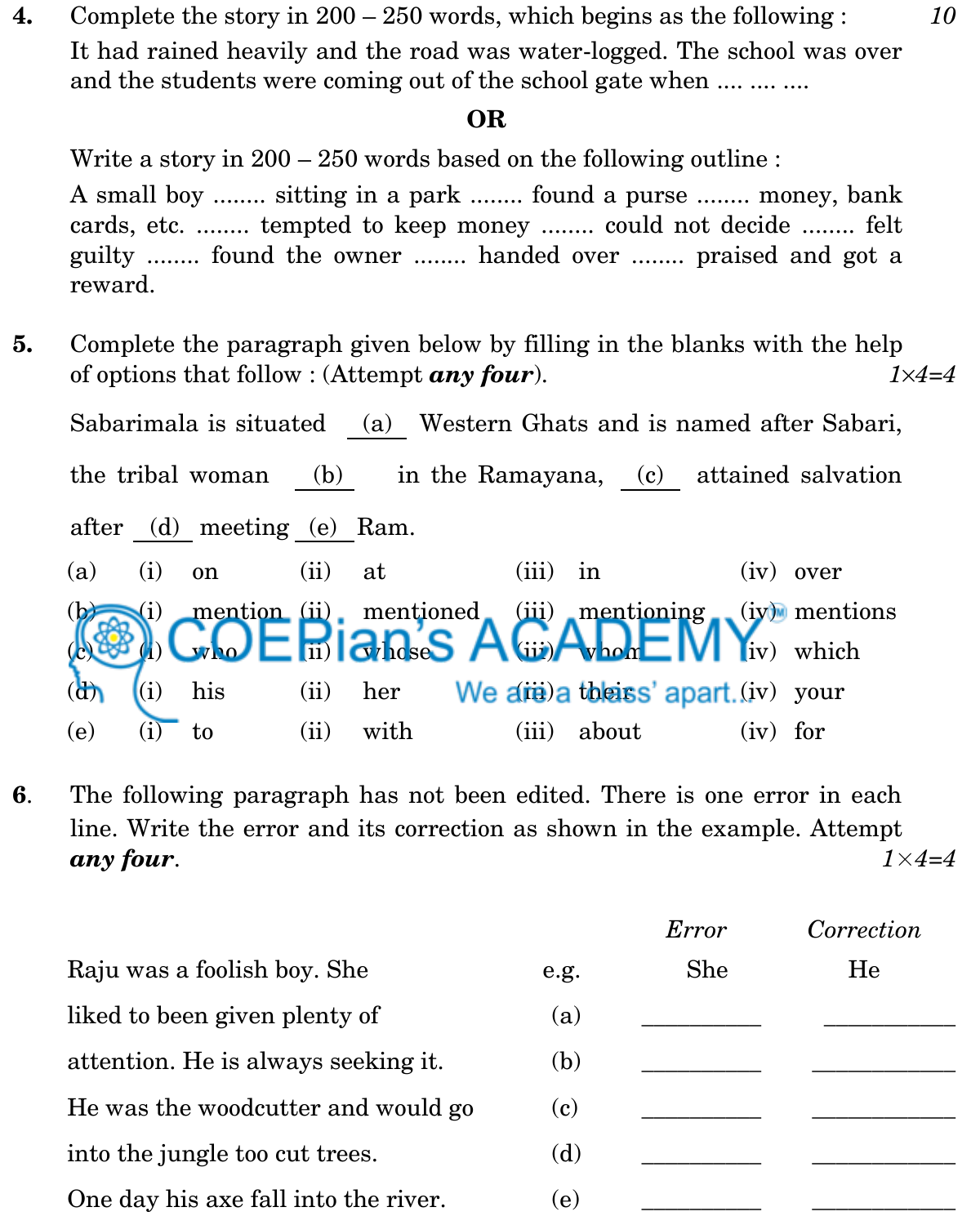- **7.** Rearrange *any four* of the following groups of words/phrases to form meaningful sentences : *14=4*
	- (a) girl / Radhika / hardworking / is / a
	- (b) go / wants / she / to / abroad / study / and / there
	- (c) is / doctor / her / become / to / a / dream
	- (d) treat / the / to / people / poor / of / her village / wants / she
	- (e) to achieve / hard / she works / her goal / very

# **SECTION C**

# **(Literature : Text Books and Long Reading Text)** *30 marks*

**8.** Read the extract given below and answer the questions that follow : *14=4* So they show their relations to me and I accept them, They bring me tokens of myself, they evince

them plainly in their possession.

(a) What do 'they' refer to ?



Miss Mason stood there a moment and the silence in the room grew tense and expectant. The teacher adjusted her glasses slowly and deliberately. Her manner indicated that what was coming — this letter from Wanda's father — was a matter of great importance. Everybody listened closely as Miss Mason read the brief note.

- (a) Who is Miss Mason ?
- (b) Why did the atmosphere become tense ?
- (c) What did the manner of Miss Mason indicate ?
- (d) What does the word 'deliberately' mean ?